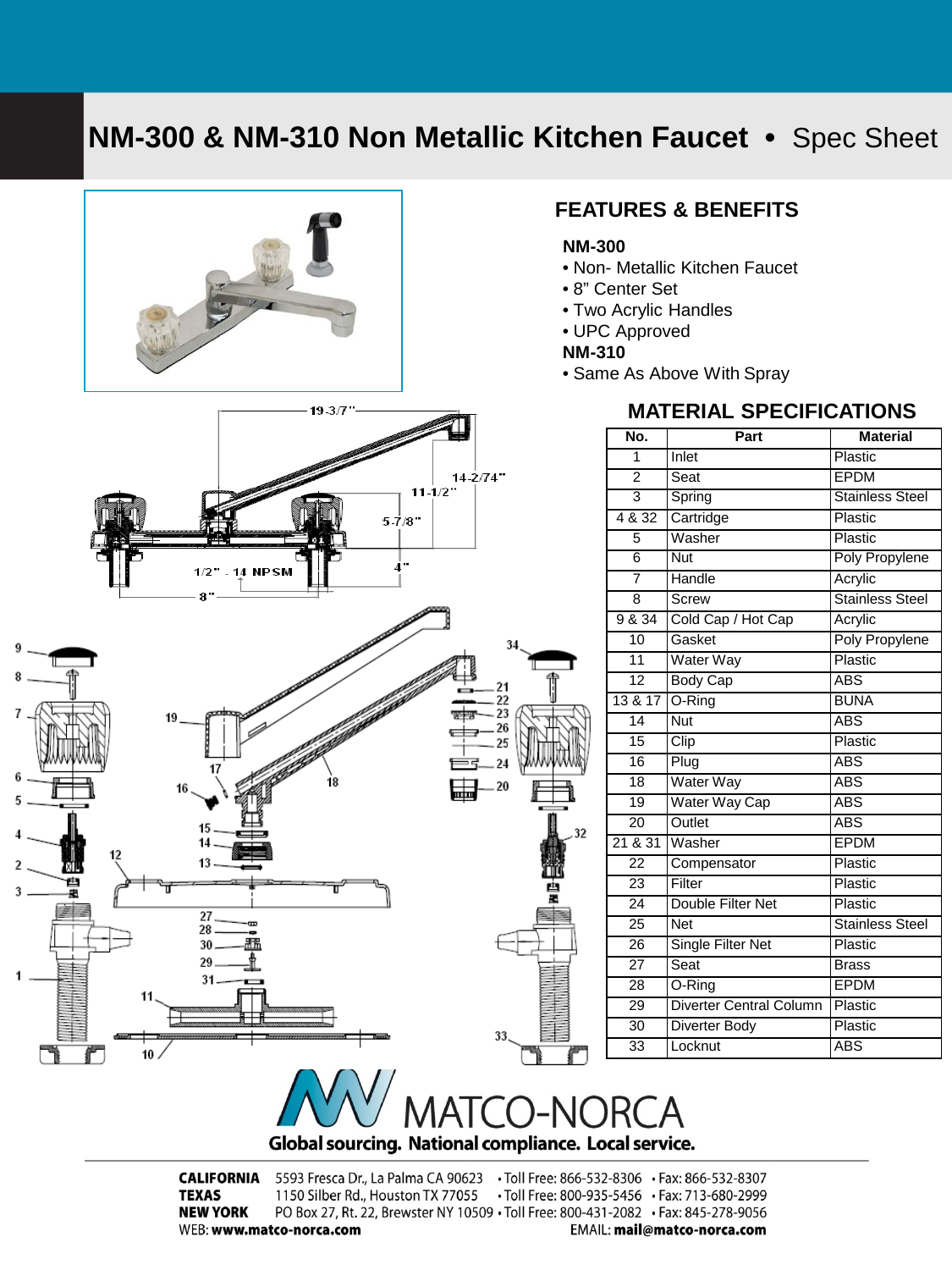## **NM-600SC Non Metallic Kitchen Faucet •** Spec Sheet

### **FEATURES & BENEFITS**

- Mobile Home Non Metallic Faucets
- Acrylic Handles
- Shower Valve Only
- UPC Approved
- Chrome





### **MATERIAL SPECIFICATIONS**

| No. | Part                | Material         |
|-----|---------------------|------------------|
| 1   | Fill Tube           | <b>POM (M90)</b> |
| 2   | <b>Mounting Nut</b> | ABS / BLACK      |
| 3   | Spring              | SS304            |
| 4   | Washer              | EPDM             |
| 5   | Cartridge           |                  |
| 6   | PE Washer           | HDPE             |
| 7   | Nut                 | PP+30%GF         |
| 8   | Big V Handle        | PMMA             |
| 9   | Screw               | SS302            |
| 10  | Hold Index Button   |                  |
| 11  | Gasket              | PP1040           |
| 12  | Cross Tee           | <b>NBR</b>       |
| 13  | Cold Index Button   | <b>POM (M90)</b> |
| 14  | Body                | ABS              |
| 15  | Washer              | NBR / Black      |



**CALIFORNIA** 5593 Fresca Dr., La Palma CA 90623 . Toll Free: 866-532-8306 . Fax: 866-532-8307 **TEXAS** 1150 Silber Rd., Houston TX 77055 . Toll Free: 800-935-5456 . Fax: 713-680-2999 PO Box 27, Rt. 22, Brewster NY 10509 · Toll Free: 800-431-2082 · Fax: 845-278-9056 **NEW YORK** WEB: www.matco-norca.com EMAIL: mail@matco-norca.com